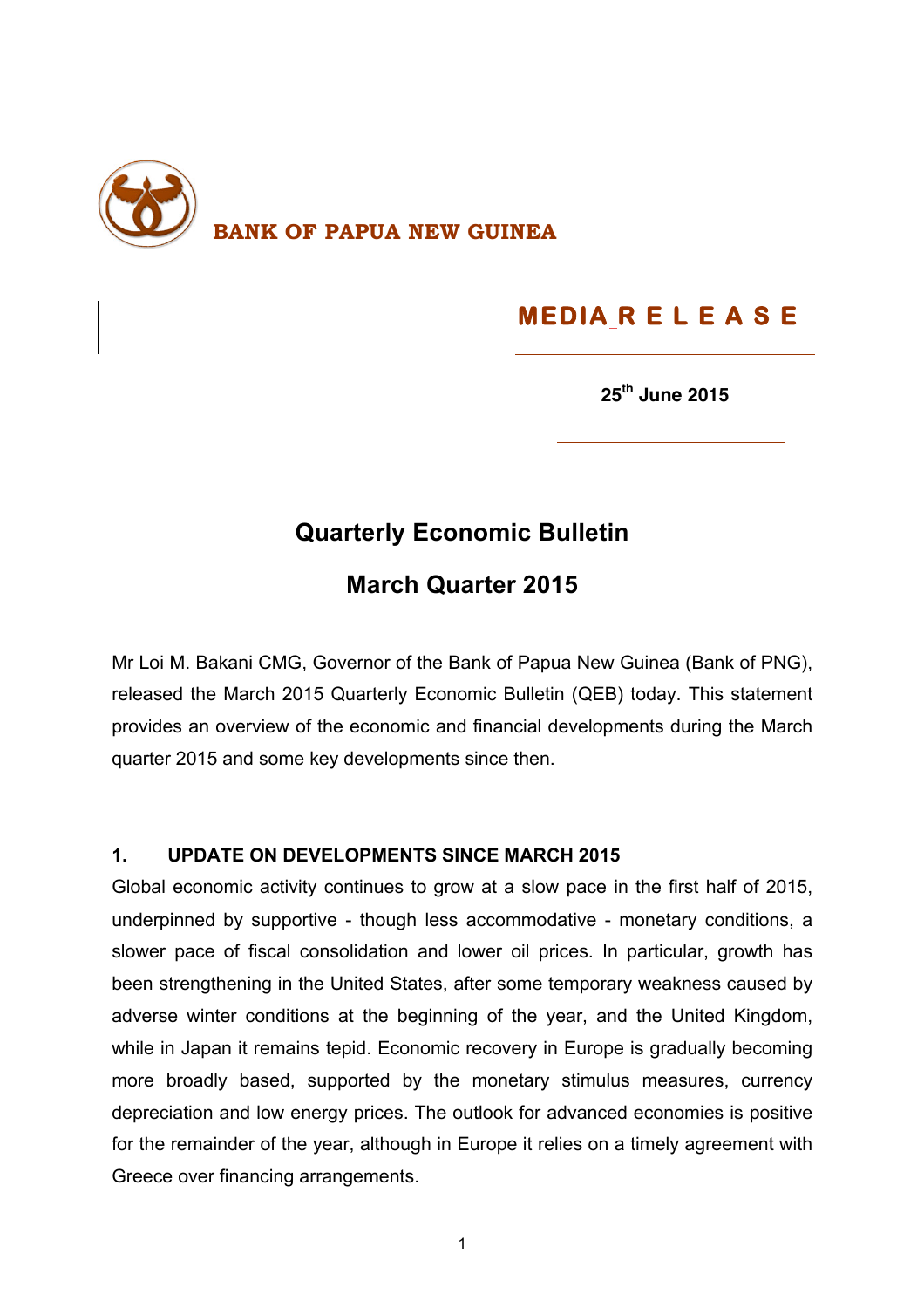Emerging market economies continue to experience weak growth. China introduced stimulus measures to support economic activity, with particular focus on boosting household demand and increasing consumption, whilst Russia is still experiencing the effects of the economic sanctions and the fall in oil prices.

The growth divergence between regions is expected to widen in 2015 due to the differing impacts of the recent decline in the prices of oil and other commodities. In particular, oil-importing countries stand to benefit from the lower oil prices in the form of reduced budgetary, balance of payment, and inflationary pressures. In contrast, oil-exporting economies could experience contraction in economic activity and revenue losses, which may require macroeconomic policy adjustments. Ultimately, the impact of lower oil prices depends on country specific factors such as fiscal buffers and cyclical position. The Governor acknowledges the Government's efforts in making adjustments to the 2015 Budget and stresses the need to continue with the policy and structural reforms for improvements to budget implementation and monitoring.

Following the collapse of the international crude oil prices in 2014 from around US\$107 per barrel to around US\$45 per barrel, it is now trading around US\$60 per barrel. According to the Consumer Price Index (CPI) released by National Statistics Office (NSO) for the March quarter 2015, the prices of fuels declined with diesel and petrol declining by 14.8 percent and 12.5 percent, respectively. While the business houses and general consumers of fuels were the beneficiaries, business houses did not pass on the lower prices onto the prices of other goods and services. Such nontransmission or delays in the transmission of lower fuel prices to prices of other goods and services was complicated by the increases in fuel prices in the subsequent months announced by the ICCC. Mr Bakani suggested the ICCC may have to review its process of effecting changes in fuel prices to ensure some adjustments to prices of other goods and service are made by business houses before further announcements on fuel prices are made.

The strong appreciation of the US dollar has led to a major realignment in exchange rates since mid-2014, with some economies experiencing the depreciation of their currencies in excess of 15.0 percent. These currency movements have been driven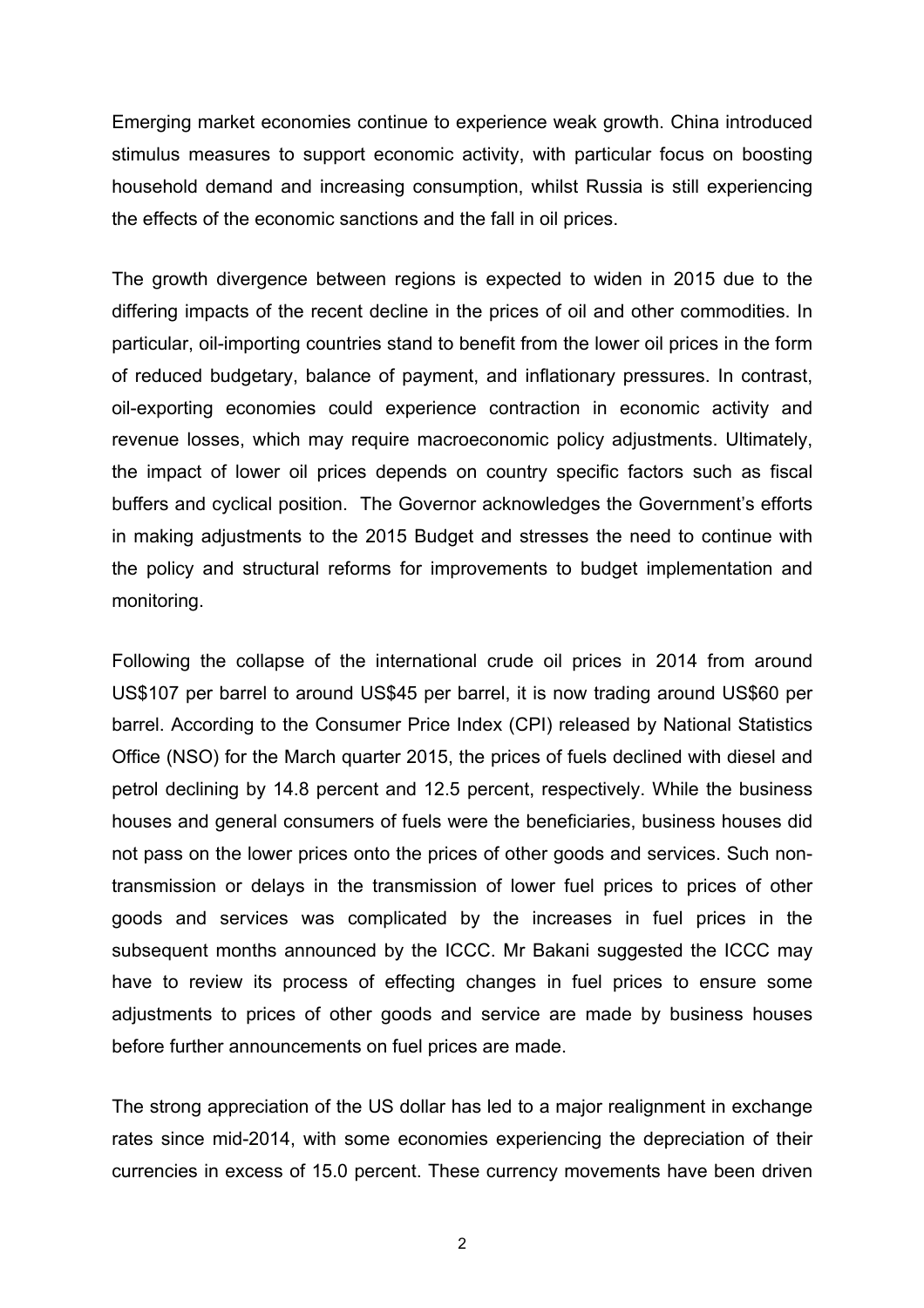by a gradual tightening of monetary policy in the United States, but easing in the Euro area and Japan. The Governor noted that this partly explains the downward pressure on the kina, which depreciated against the US dollar by 3.4 percent in the first quarter of the year. Over the year to  $19<sup>th</sup>$  June 2015, the daily average kina exchange rate depreciated by 11.0 percent against the US dollar. The Governor added that the depreciation in the exchange rate was also due to shortage of foreign currency liquidity in the domestic market reflecting lower foreign exchange inflows. The Governor urges producers and exporters to take advantage of the weaker kina and increase production and exports. He also advises the Government to prioritise its expenditure and companies to do likewise to reduce and/or defer some of their import needs that are less priority to assist the current situation. Mr Bakani stressed that the current foreign exchange market and exchange rate movements have various implications for the Government, business houses and consumers, and all sectors of the economy should take ownership of the situation and undertake appropriate and necessary adjustments to their operations.

Global inflation remains low largely as a result of the low energy and food prices. However, with the effect of low prices diminishing, the expectation of a recovery in commodity prices and a pick-up in global activity, inflation is projected to accelerate towards the end of the year and into 2016. Inflation trends will differ widely across countries with lower inflation expectations in advanced economies, while additional pressures from exchange rate depreciation is expected to exert inflationary pressures in emerging and developing economies.

Following the issuance of the Foreign Exchange Control Directives on 5th March 2015 by the Bank to ensure a smooth functioning of the foreign exchange market and instill order, a few companies have complied and closed some of their unauthorised offshore foreign currency accounts. This followed instructions given to holders of unapproved offshore foreign currency accounts to close them and remit funds to PNG. The Bank is also undertaking a verification exercise on remittances of export proceeds by exporters of non-mineral commodities. An audit on the opening and operations of domestic foreign currency accounts and Vostro Accounts, and transactions in these accounts, including transfers, by domestic Authorised Foreign Exchange dealers has commenced and is continuing.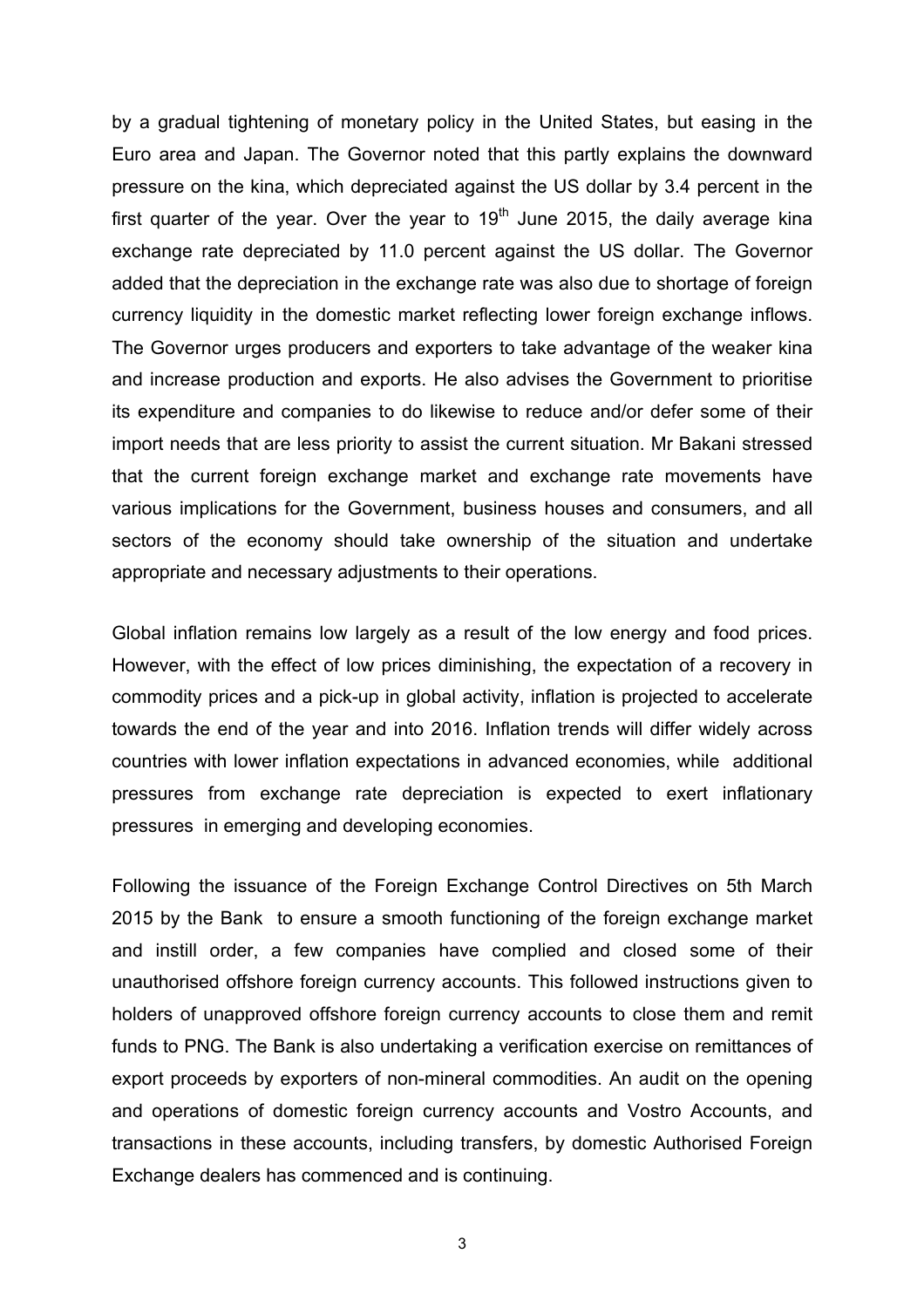The level of gross foreign exchange reserves declined to K5,628.1 (US\$2,085.2) million as at  $18^{th}$  of June 2015, from K5,729.0 (US\$2,164.4) million at the end of March 2015. The decline is due to intervention by the Bank in selling foreign currency to the foreign exchange market. The level is sufficient for 8.9 months of total and 13.5 months of non-mineral import covers.

#### **2. OVERVIEW OF THE DEVELOPMENTS IN THE MARCH QUARTER OF 2015**

Economic indicators available to the Bank of Papua New Guinea (the Bank) show that growth in economic activity improved slightly in the first quarter of 2015, though it remained weaker than a year ago. There were positive signs of strengthening activity in some non-mineral sectors, whilst the strong growth in the mineral sector continued to be driven by the production of LNG. After declining in the second half of 2014, there was a return to positive growth in employment in the first quarter led by the agriculture/forestry/ fisheries and the manufacturing sectors. This is expected to be reflected early in 2015 in the non-mineral sector sales, which declined in the last quarter of 2014 due to poor commodity prices. However, total sales in 2014 were up from 2013, driven by the commencement of LNG production. In the March quarter of 2015, the weighted average kina price of Papua New Guinea's exports declined by 35.5 percent from the corresponding quarter in 2014. Despite this, the total value of exports was 85.9 percent higher, largely attributed to the export of LNG and related products. The annualized growth of private sector credit was weak at 0.5 percent. A fiscal deficit was recorded during the quarter reflecting lower revenue collection. The annual headline inflation was 6.1 percent in the first quarter of 2015. The Bank continued to take a cautious approach in its monetary policy stance by maintaining the Kina Facility Rate at 6.25 percent.

Data from the Bank's Business Liaison Survey show that the total nominal value of sales in the private sector increased by 0.6 percent in the December quarter of 2014, compared to a decline of 3.2 percent in the September quarter. Excluding the mineral sector, sales declined by 0.6 percent, following a decline of 5.4 percent in the previous quarter. By sector, sales increased in the financial/ business and other services, manufacturing and mineral sectors, while the retail, construction,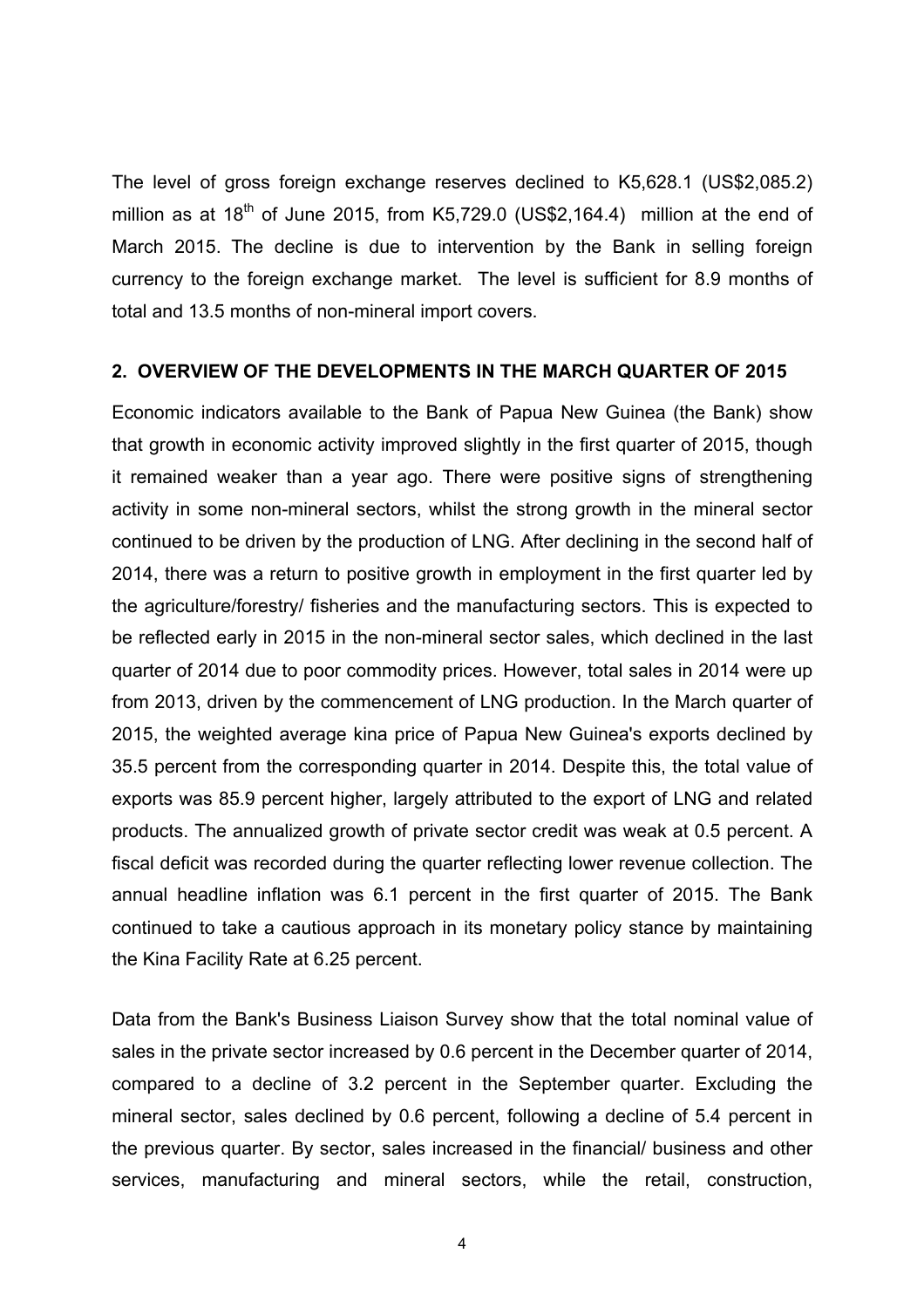transportation, wholesale and the agriculture/forestry/fisheries sectors recorded declines. By region, sales increased in the Highlands, NCD and the Islands regions, whilst they decreased in Morobe, Southern and Momase. In 2014, the total value of sales increased by 4.3 percent, while excluding the mineral sector, sales declined by 7.0 percent.

The Bank's Employment Index shows that the total level of employment in the private sector increased by 1.0 percent in the March quarter of 2015, compared to a decline of 3.0 percent in the December quarter of 2014. Excluding the mineral sector, the level of employment increased by 1.1 percent reflecting growth in the agriculture/forestry/ fisheries, manufacturing, and the financial/ business and other services sectors. The transportation, construction, mineral, retail and the wholesale sectors recorded marginal declines. By region, the level of employment increased in all regions, except for Morobe and the Highlands. Over the year to March 2015, the total level of employment declined by 2.8 percent, while excluding the mineral sector, it declined by 2.7 percent.

Quarterly headline inflation, as measured by the Consumer Price Index, increased by 1.5 percent in the March quarter of 2015, compared to the increase of 1.4 percent in the December quarter of 2014. There were increases in the 'Health', 'Alcoholic Beverages, Tobacco and Betelnut', 'Housing', 'Household Equipment', 'Clothing and Footwear', 'Food and Non-Alcoholic Beverages', 'Restaurants and Hotels' and 'Communications' expenditure groups. The 'Education' expenditure group recorded no change, while the 'Recreation', 'Transport' and 'Miscellaneous' expenditure groups recorded declines. Prices increased in all urban centres, except for Goroka/Mt Hagen/Rabaul. The annual headline inflation to March 2015 was 6.1 percent, compared to 6.6 percent over the year to December 2014. The annual underlying inflation was 5.3 percent for the exclusion-based measure and 4.8 percent for the trimmed-mean measure.

During the March quarter of 2015, the average daily kina exchange rate appreciated against all the major currencies, except for the US dollar. It appreciated against the euro by 7.0 percent to 0.3371, the Australian dollar by 4.9 percent to 0.4829, the pound sterling by 0.9 percent to 0.2509 and the Japanese yen by 0.5 percent to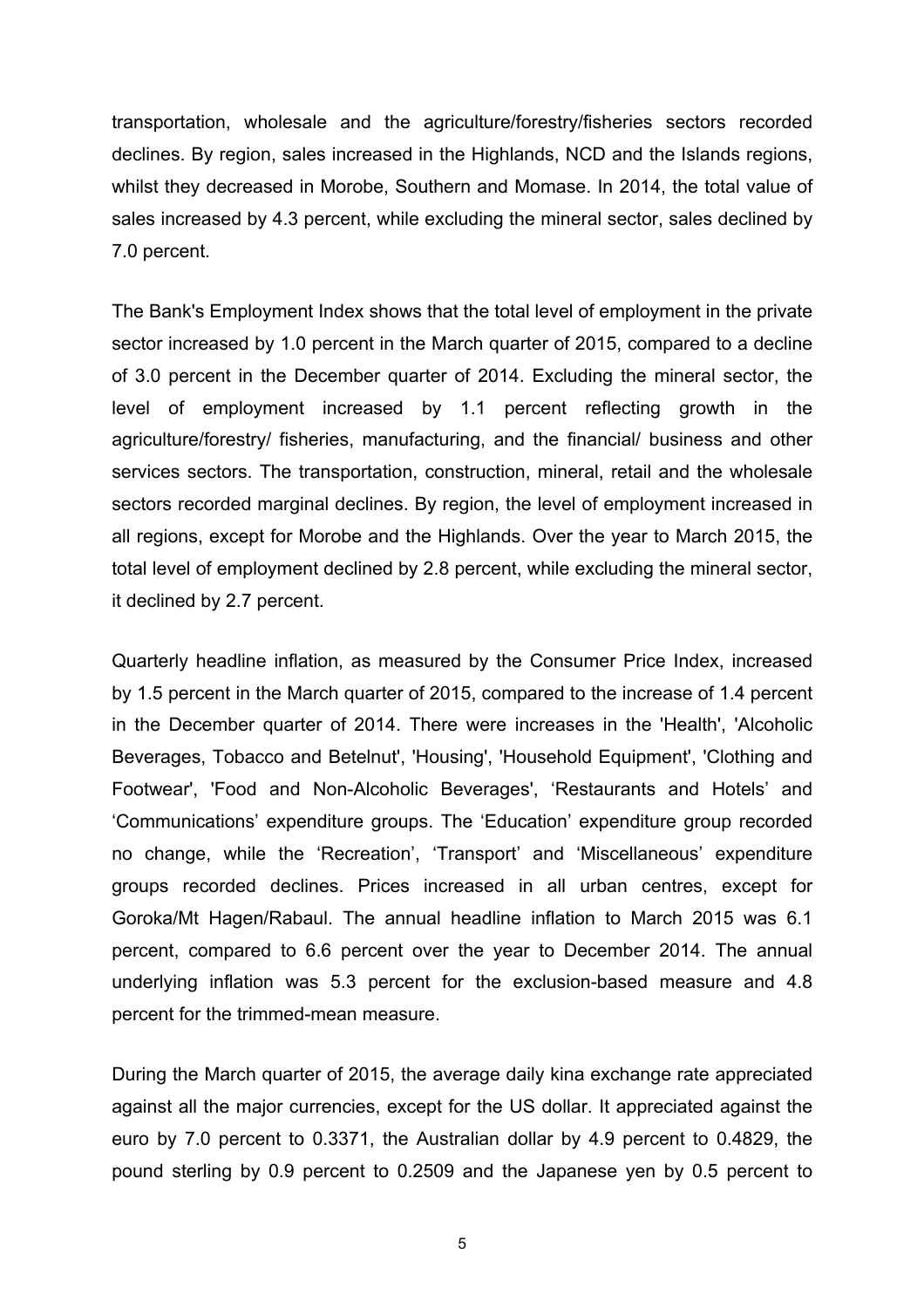45.2778. It depreciated against the US dollar by 3.4 percent to 0.3802. These movements resulted in the appreciation of the daily average trade weighted index by 1.9 percent to 36.3.

The weighted average kina price of Papua New Guinea's exports declined by 35.5 percent in the March quarter of 2015, compared to an increase of 1.9 percent in the corresponding period of 2014. There was a decline of 40.7 percent in the weighted average kina price of mineral exports with lower prices for gold, copper, crude oil and cobalt. For agricultural, logs and marine product exports the weighted average kina price declined by 6.0 percent due to lower prices for palm oil, tea, rubber and marine products. Excluding logs, the weighted average kina price of agricultural and marine product exports declined by 10.5 percent in the quarter, compared to the corresponding quarter of 2014. The lower kina export prices reflected weak international commodity prices.

The balance of payments recorded an overall deficit of K210.0 million in the March quarter of 2015, compared to a deficit of K182.0 million in the corresponding period of 2014. The deficit was due to a net outflow in the capital and financial account, which more than offset a surplus in the current account.

The outcome in the current account was due to higher trade surplus, combined with lower service payments and higher transfer receipts. The deficit in the capital and financial account was mainly due to net outflows in other investments, reflecting a build-up in the net foreign assets of the domestic banking sector, foreign currency account balances of resident mineral sector companies and net Government loan repayments.

The level of gross foreign exchange reserves at the end of March 2015 was US\$2,168.4 (K5,770.4) million, sufficient for 9.0 months of total and 13.9 months of non-mineral import covers.

The Central Bank maintained its neutral stance of monetary policy by keeping the monthly Kina Facility Rate (KFR) at 6.25 percent throughout the March quarter of 2015. Although inflation progressively increased in each quarter of 2014, reaching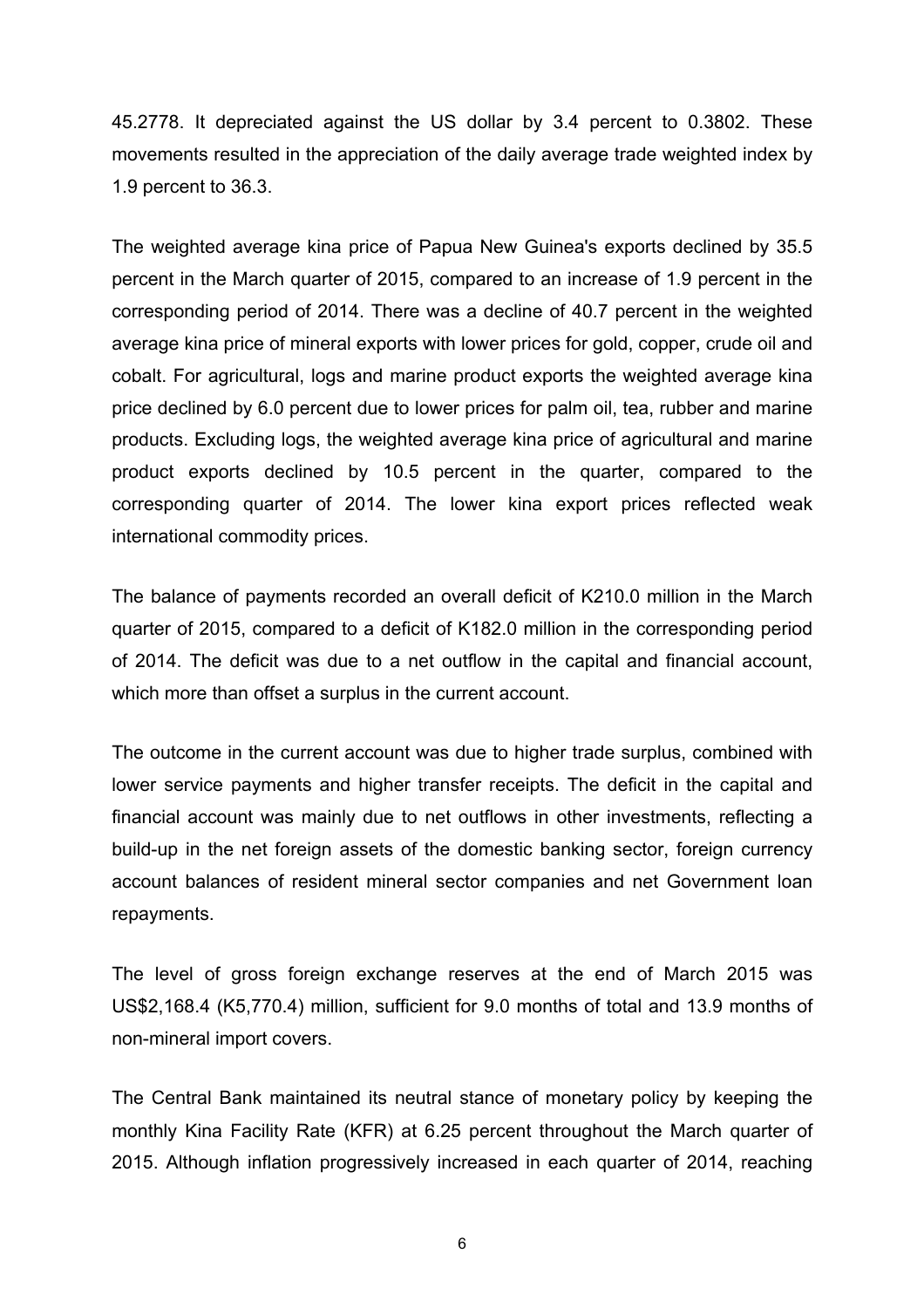6.6 percent in the December quarter, the outcomes were considered to be manageable. In addition, the Bank took into account its expectation of lower inflation in 2015.

Domestic interest rates generally declined over the March quarter of 2015, with rates for short-term securities decreasing for all maturity terms. There was a net CBB issuance of K252.0 million during the quarter, while the Government's financing needs resulted in a net issuance of K400.4 million in Treasury bills and K79.0 million in Inscribed stocks.

The average level of broad money supply (M3\*) increased by 1.9 percent in the March quarter of 2015, compared to an increase of 2.6 percent in the December quarter of 2014. This outcome was influenced by an increase in average net claims on the Central Government. The average net domestic claims outstanding, excluding net claims on the Central Government, increased by 3.0 percent in the March quarter of 2015, following an increase of 5.1 percent in the December quarter of 2014.

The average level of monetary base (reserve money) decreased by 1.1 percent in the March quarter of 2015, after it increased by 7.9 percent in the previous quarter. This reflected declines in commercial banks' deposits at the Central Bank and currency in circulation.

The average level of deposits in other depository corporations (ODCs) increased by 0.8 percent to K19,930.7 million in the March quarter of 2015, from K19,763.5 million in the previous quarter. This mainly reflected increase in deposits of the private sector, ODCs and public nonfinancial corporations.

The net foreign assets of the financial corporations, which comprise depository corporations (DCs) and other financial corporations (OFCs), increased by 0.1 percent to K8,241.4 million in the March quarter of 2015, compared to a decline of 2.3 percent in the December quarter of 2014. This resulted from an increase in the net foreign assets of ODCs, reflecting foreign exchange inflows from a public asset sale. In spite of the increase, the high demand for foreign currency continued to exert downward pressure on the kina. The Central Bank intervened in the foreign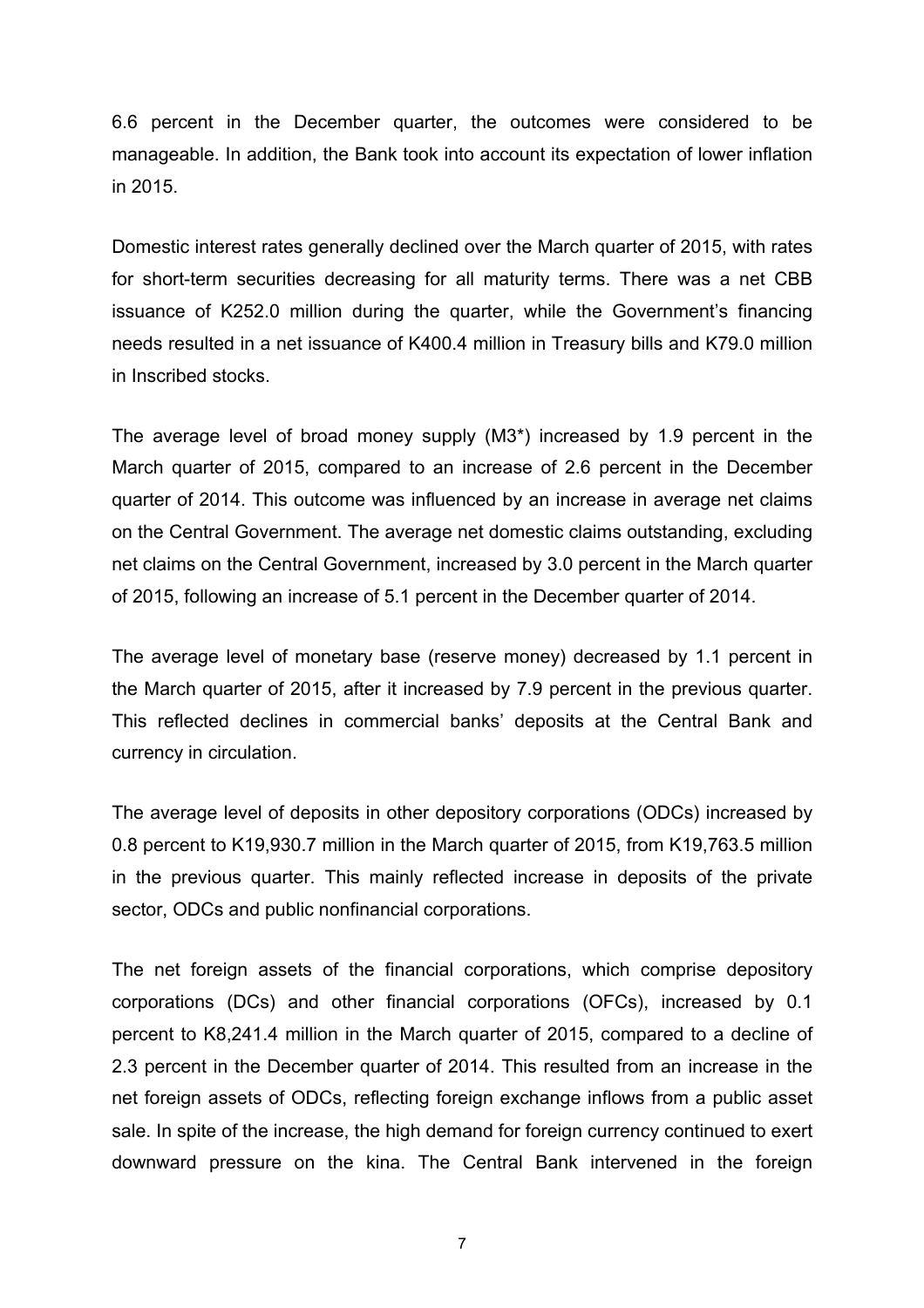exchange market to assist in meeting the demand for foreign currency. Net claims on the Central Government increased by K538.3 million to K7,293.0 million in the March quarter of 2015, compared to an increase of K729.8 million in the previous quarter. This resulted from increased issuance of securities by the Government to finance the 2015 Budget.

In the March quarter of 2015, total domestic credit extended by financial corporations to the private sector, public non-financial corporations, Provincial and Local level Governments, and other financial corporations increased by K16.4 million to K14,448.2 million. This compares to an increase of K903.1 million in the previous quarter and was due to an increase of K82.0 million in credit to the private sector, which more than offset a decline of K66.6 million from the public non-financial corporations. The growth in credit to the private sector reflected advances by the ODCs to the 'transport and communication', 'building and construction', 'mining and quarrying', 'hotels and restaurants' and 'real estate, renting and business services' sectors, as well as the household sector for personal loans. The annualised growth in domestic credit, excluding Central Government, was 0.5 percent in the March quarter of 2015.

Preliminary estimates of the fiscal operations of the National Government over the three months to March 2015 showed an overall deficit of K405.1 million, compared to a surplus of K105.2 million in the corresponding period of 2014. This represents 0.8 percent of nominal GDP and reflected lower revenue.

Total revenue, including foreign grants, during the March quarter of 2015 was K1,400.5 million, 30.1 percent lower than the receipts collected in the corresponding period of 2014. This represents 10.1 percent of the budgeted revenue for 2015. The decrease in revenue mainly reflected lower collections in both direct and indirect taxes and non-tax receipts, which more than offset a slight increase in foreign grants.

Total expenditure for the first three months to March 2015 was K1,805.6 million, 4.9 percent lower than in the corresponding period of 2014 and represents 11.2 percent of the budget appropriation for 2015. This outcome reflected lower recurrent expenditure, which more than offset an increase in development expenditure.